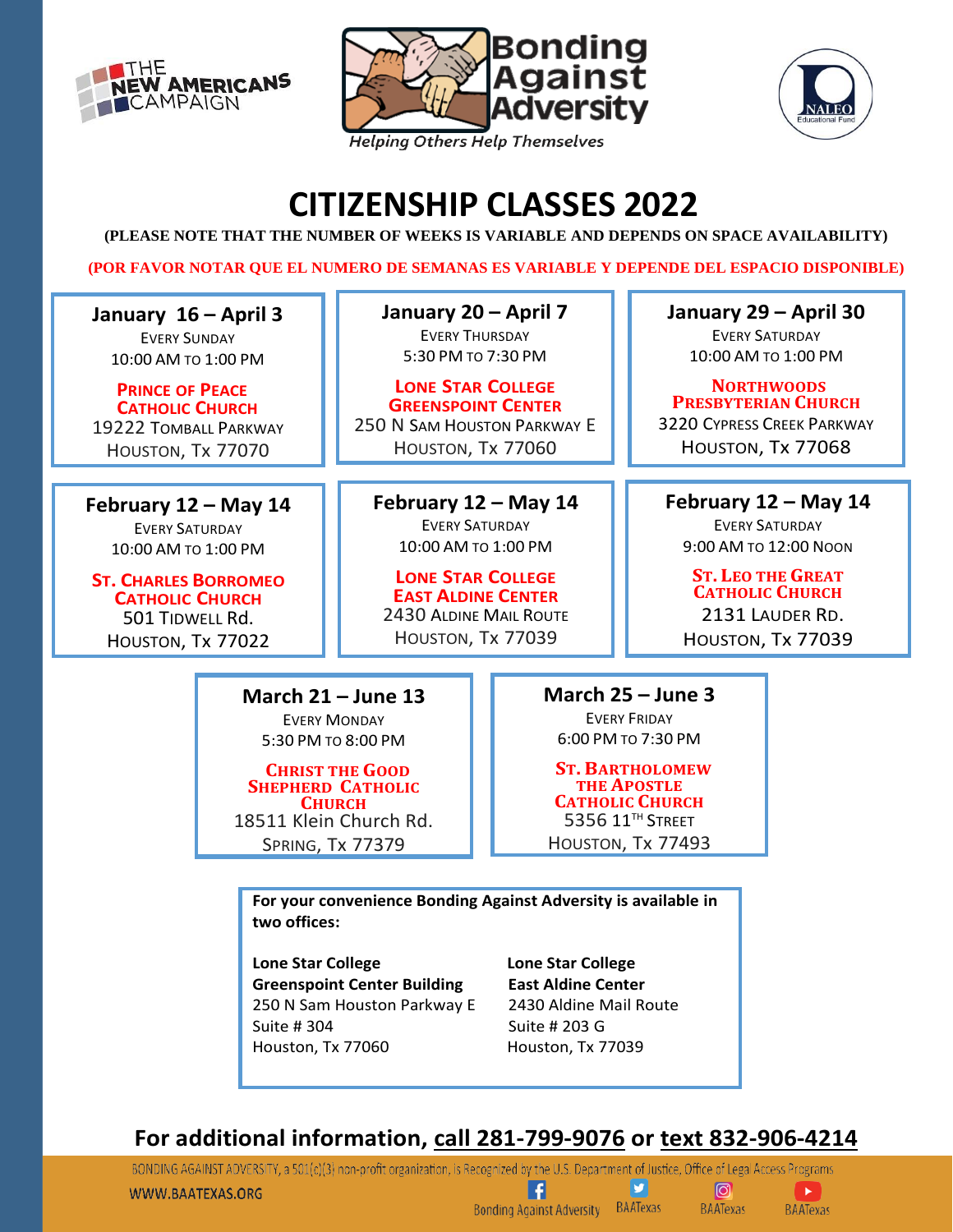





**WHAT TO BRING TO YOUR FIRST CLASS:**

- Resident Card
- Driver's License
- Pen and paper to take notes

**WHAT YOU CAN EXPECT IN THE CITIZENSHIP** 

#### **CLASSES:**

- Preparation for Citizenship interviews.
- Civics and American History.
- Overview of the Naturalization Form.
- Supportive teachers and volunteers.

### **LO QUE DEBEN LLEVAR A SU PRIMERA**

#### **CLASE:**

- Tarjeta de Residencia (Tarjeta verde)
- Licencia para Conducir Vehículos.
- Lápiz y papel para tomar notas.

### **LO QUE PUEDEN ESPERAR DE LAS CLASES DE**

#### **CIUDADANIA:**

- Preparación para la entrevista de Ciudadanía.
- Derecho Cívico e Historia Americana.
- Repaso del formulario de Naturalización.
- Maestros y voluntarios que los apoyan.

### **PRE-REGISTRATION IS REQUIRED. PLEASE SEND EMAIL TO: [sandyo@baatexas.org.](mailto:sandyo@baatexas.org)**

## **NECESITAN REGISTRARSE PREVIAMENTE. POR FAVOR ENVIAR UN EMAIL A: [sandyo@baatexas.org.](mailto:sandyo@baatexas.org)**





# PARA MÁS INFORMACIÓN, LLAMAR A 281-799-9076 O ENVIAR TEXTO A 832-906-4214

BONDING AGAINST ADVERSITY, 501(c)(3), es una organización sin fin lucrative que está reconocida por U.S. Department of Justice, Office of Legal Access

WWW.BAATEXAS.ORG

Bonding Against Adversity BAATexas